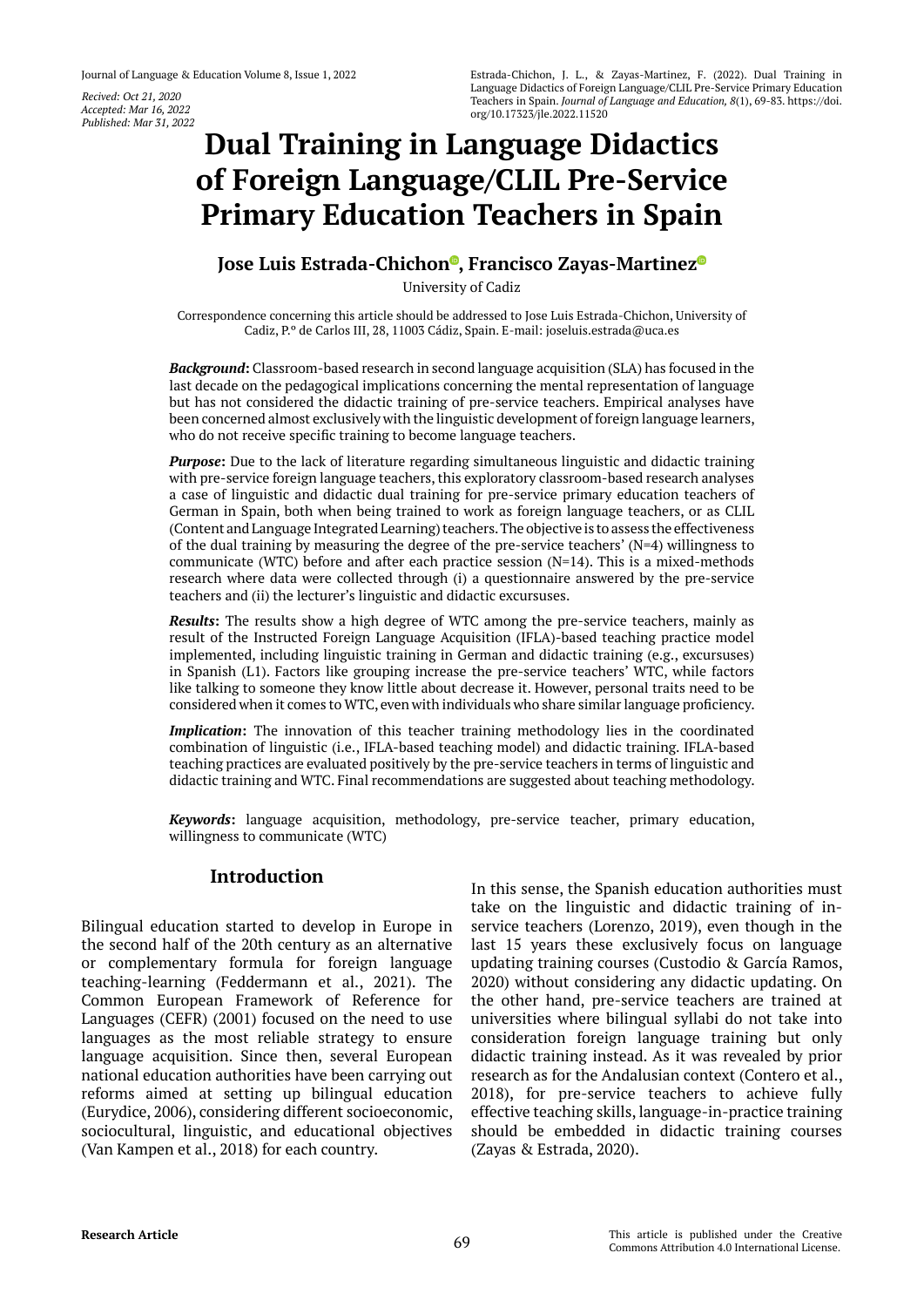Bilingual education has developed in Spain in general and in Andalusia in particular over the last two decades, mainly as for primary and secondary education. That is the reason why it is perceived as the most innovative change in the education system since democracy (Huguet et al., 2008). The local education authorities started the bilingual education implementation by means of specific programmes to promote multilingualism and multiculturalism in schools (Dobson et al., 2010). These programmes have systematically included foreign language upgrading courses for in-service teachers, together with specific methodological seminars on Content and Language Integrated Learning (CLIL) (Lasagabaster & Ruiz de Zarobe, 2010). Results reveal a relatively widespread social acceptance of this new methodological trend, as well as recurrent complaints about the quality of bilingual education (Anghel et al., 2016). This controversial issue imposes that language upgrading may not be enough as a major professional skill for CLIL teaching (Lorenzo, 2019).

Within the last five years, the former bilingual schools have started to become plurilingual schools (Romero & Zayas, 2017). However, educational authorities continue to offer only language courses for in-service teachers while they keep on ignoring this 'conceptual change', that is, schools where at least two foreign languages and the students' mother tongue (L1) are used for educational purposes. These interpret plurilingual projects as mere multilingual scenarios –a third language is added as a subject to the curriculum with hardly any impact on the number of teaching hours: English is the almost hegemonic foreign language offered as a second language in mostly all schools, while French and German compete for the little room left for a third language (Romero & Zayas, 2017).

# **Context of the Study**

Spanish universities have started adapting their didactic syllabi to train pre-service foreign language and/or CLIL teachers for primary education (Romero & Zayas, 2017). Some faculties of educational sciences have already incorporated optional courses related to bilingual teaching and/or CLIL (Romero & Zayas, 2017). Some other universities deal with bilingual education and/or CLIL only in post-graduate courses, which are anyway not required for primary school teachers in Spain.

The University of Cadiz, Andalusia, transformed the curriculum of the bachelor's degree in primary education by including two optional courses for the development of foreign language communicative competence in primary education, and two optional courses on CLIL. Moreover, a compulsory course on

*Didactics of Foreign Language in Primary Education* has also been adapted to be taught on an experimental basis, that is, pre-service teachers experiencing a CLIL approach as learners, choosing from three foreign languages: English, French, or German. Most learners prefer English, where a CEFR intermediate level of proficiency A2-B1 is expected, while a small group does so in French, with an CEFR intermediate level A2. The few pre-service teachers who opt for German know that no starting language level is required, as German is rarely offered as a foreign language option in pre-university education in Andalusia (Lorenzo, 2019).

Pre-service primary education teachers who enrol in *Didactics of Foreign Language in Primary Education* will be attending a face-to-face initial training in German as a foreign language, together with an online course in foreign language didactics based on their prior face-to-face initial language training experiences. They will be using German and Spanish as L1 in the same course with a two-fold objective: to develop (i) didactic knowledge about foreign language teaching and (ii) foreign language (German) proficiency. This dual objective represents for pre-service teachers a first CLIL experience that might be extended to specific CLIL course afterward (terms 6 and 7 in Years 3 and 4, respectively). This experimental approach is possible by means of a foreign language teaching methodology committed to language acquisition through a supervised but still authentic communicative use of the target language throughout the whole process. This proposal derives from an Instructed Second Language Acquisition (ISLA) research approach (Loewen, 2015). In this specific context, ISLA adopts the name of Instructed Foreign Language Acquisition (IFLA) (Zayas & Estrada, 2020) or *enseñanza adquisitiva* (*acquisitive teaching*) (Haidl, 1990), where the target language is the only vehicular language used for communicative purposes in the classroom, apart from occasional and brief excursuses in Spanish about didactic issues taking place outside the classroom.

Thus, do pre-service teachers develop a linguistic intuition (in Chomskyan terms, the development of an intuitive knowledge of the language structure enables acquirers to distinguish grammatical sentences from ungrammatical ones, and understand and produce an infinite number of new sentences) by means of using German as their only communication tool in the classroom? Do they progressively feel more and more confident to use the target language in the classroom for authentic purposes? Do they consider it is a valuable opportunity to review the validity of their previous foreign language learning experiences under conventional teaching communicative approaches? In order to find answers to these questions, the aim of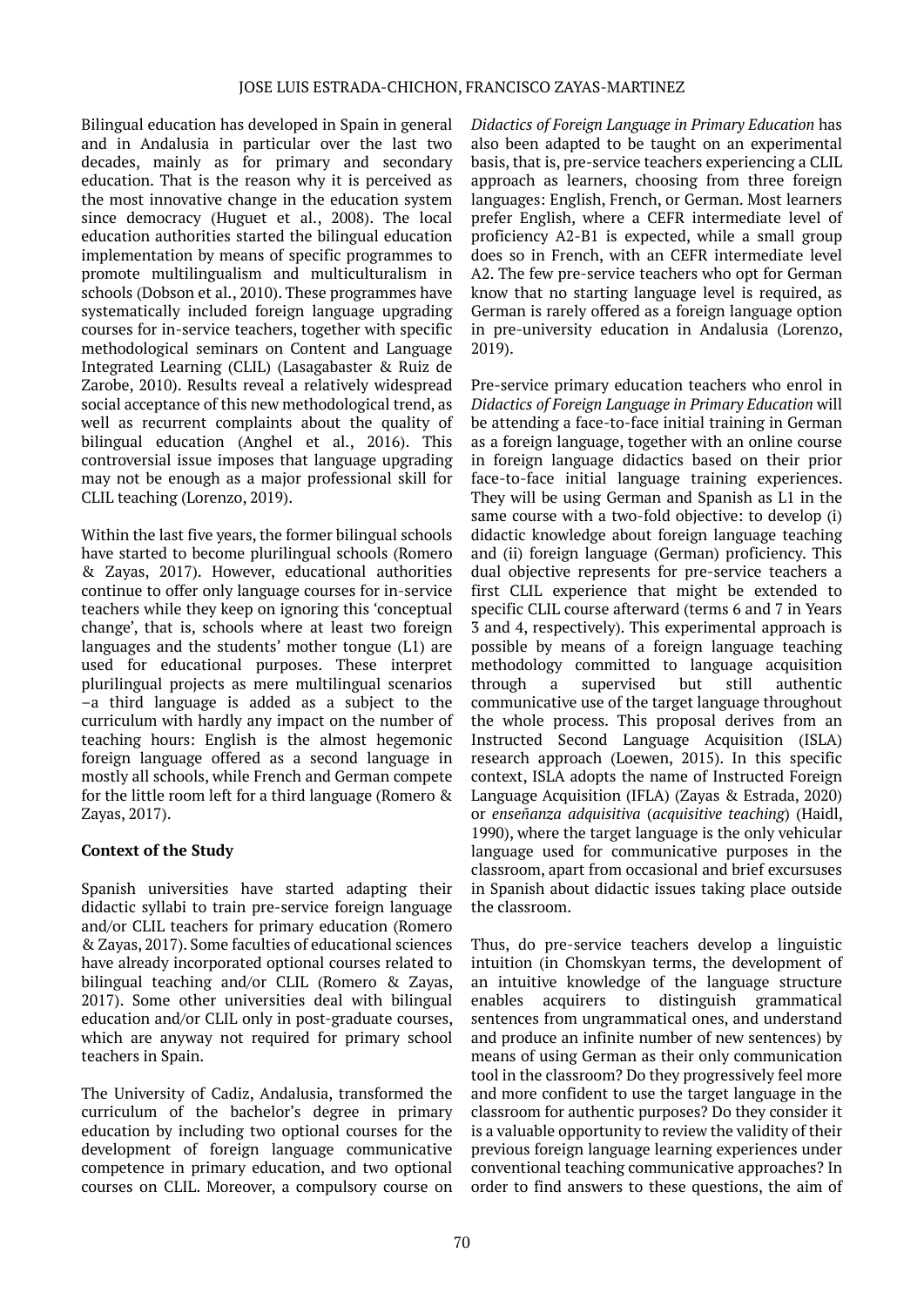this exploratory study is to prove how a singular combination of linguistic and didactic dual training strategies may influence the teaching and learning principles of pre-service teachers by measuring their degree of willingness to communicate (WTC), that is, "a learner's readiness to enter into discourse at a particular time with a specific person or persons using a L2" (MacIntyre et al., 1998, p. 547) to contribute to overcoming quality deficiencies in bilingual education.

Regarding the teaching strategies that should therefore be taken into consideration for training preservice teachers of German, the following objectives are considered:

- 1. To analyse the impact that an IFLA-based teaching practice model has on pre-service teachers concerning their WTC in relation to three elements (grouping, group member familiarity, and interlocutor's foreign language proficiency) before and after each practice session.
- 2. To draw attention to the teaching achievements regarding linguistic and didactic training and their relation to the preservice teachers' perceptions about other factors that increase or decrease their WTC.

Two main research questions are posed:

- 1. Does an IFLA-based teaching practice model influence pre-service teachers' WTC and their dual training in language didactics as a result?
- 2. What are the pre-service teachers' perceptions about other factors that increase or decrease their WTC?

# **Method**

### **Background**

The rationale of this exploratory study lies in the analysis of the linguistic and didactic dual training of a group of native Spanish university students (N=4) or pre-service primary education teachers of German as a foreign language in Spain. It is worth noting that the way planned by the educational authorities in Andalusia for the continuous implementation of bilingual education<sup>1</sup> currently includes 1535 bilingual educational centers in the territory, where only 1.04%

aim at German. It explains why almost 200 pre-service teachers who take part in *Didactics of Foreign Language in Primary Education*, only 2.54% do so in German, compared to 12% who prefer French and over 85% who choose English (these percentages are proportional to the language preferences of the bilingual schools in Andalusia).

This is a mixed-methods study that addresses the quantitative and qualitative research objectives and questions by means of a systematic sampling technique. The reasons for conducting a mixedmethods research (Hernández-Sampieri et al., 2014) are twofold: first, the lack of literature regarding simultaneous linguistic and didactic training with pre-service foreign language teachers; and second, the fact of 'giving voice' to the pre-service teachers themselves to clarify issues that are difficult to interpret. In quantitative terms, data on pre-service teachers' WTC were collected after all sessions (N=14) using a questionnaire (Pawlak & Mystkowska-Wiertelak, 2015) as for three elements: grouping; group member familiarity; and interlocutor's foreign language competence. Qualitatively, pre-service teachers had the opportunity to identify teaching factors that affected positively or negatively their WTC. As a result, recommendations for initial training of pre-service foreign language teachers are outlined, defining strategies to be followed within the field of linguistics and didactics. All pre-service teachers agreed to take part in the research.

### **Participants**

The research took place in the subject *Didactics of Foreign Language in Primary Education (German)* of the bachelor's degree in primary education at the Faculty of Education Sciences of the University of Cadiz, Andalusia (Spain). The study population corresponds to 80% (n=4) of the whole group of Spanish preservice teachers attending the course (N=5) – excluding four Erasmus German students who being native speakers of the target language did not act as informants. The group of informants includes one pre-service teacher with 16 years of language experience (pre-service teacher 1), one pre-service teacher with five years of language experience (preservice teacher 2), and two absolute beginners (preservice teachers 3 and 4). They are all female and preservice primary education teachers of German (term 3, Year 2). The course is divided into 14 theory sessions and 14 practice sessions, all of which are fully taught in German. Data were collected during the practice sessions in 2019-20, although it was the pre-service teachers' voluntary contribution whether they answer the questionnaire or not. Therefore, only four out of

<sup>1</sup> Junta de Andalucía (2005). Plan de Fomento del Plurilingüismo en Andalucía [Plan for the Promotion of Plurilingualism in Andalusia]. Boletín Oficial de la Junta de Andalucía, 65(2004). 9-39, Seville.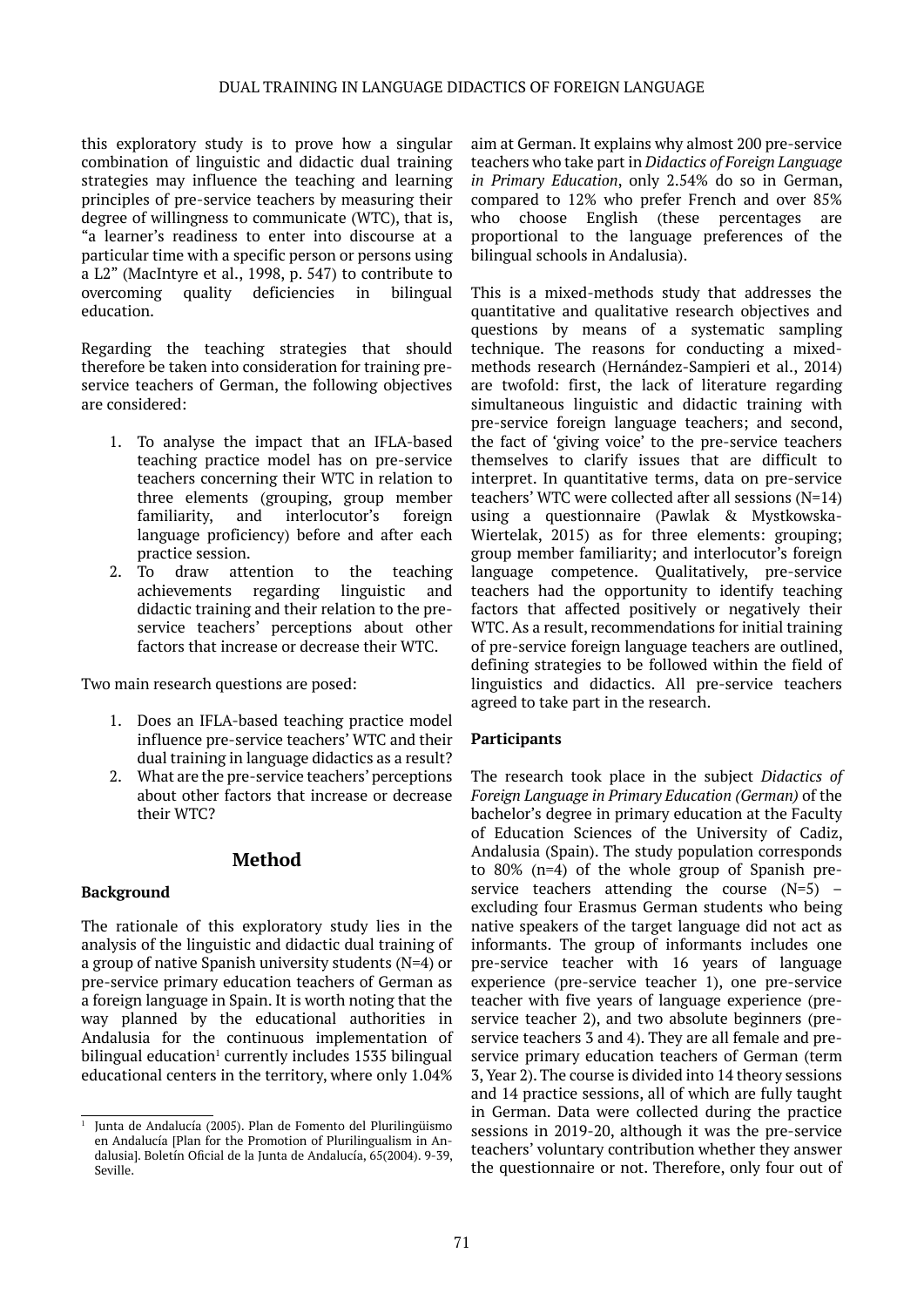five pre-service teachers' answers were considered for the present study.

### **Research Tools and Teaching Principles**

The research tool used to collect quantitative and qualitative data is a questionnaire on the "dynamic nature of L2 willingness to communicate" (Pawlak & Mystkowska-Wiertelak, 2015). As Pawlak et al. (2016) explain, many of the research reports and studies on WTC refer to scale reports and behavioural categorisations as instruments to analyse factors affecting WTC such as group size, familiarity with interlocutors, and self-confidence (Cao & Philp, 2006). Therefore, this work is based on a quantitative data analysis supported by the pre-service teachers' perceptions on factors and activities that increase and decrease their WTC. The questionnaire is organised into three sections:

Section 1, together with three questions on personal information about the pre-service teachers' previous training and knowledge of German, includes two quantitative questions developed from a five-point Likert scale with values between 1 (very unwilling) and 5 (very willing) about the pre-service teachers' WTC before and after each practice session:

> How willing were you to communicate in German in class today? How willing are you to communicate in German after today's class?

Section 2 includes three quantitative options on grouping: pairs, groups, and whole class; group member familiarity: someone I know well, someone I know a little, and the lecturer; and interlocutor's language proficiency: same as mine, higher than mine, and lower than mine. For each option, the informants had to choose either 'increase' or 'decrease' according to their WTC:

> Grouping: pairs/groups/whole class Group member familiarity: someone I know well/someone I know a little/ lecturer Interlocutor's language proficiency: same/higher/lower than mine

Section 3 includes three qualitative questions that allowed the pre-service teachers to comment on the factors that increase or decrease their WTC in each practice lesson; the activities that help them increase or decrease their WTC; and, finally, at which specific moments during the

practice lesson they felt more or less willing to speak in German:

What factors increased/decreased your willingness to communicate in German?

What activities increased/decreased your willingness to communicate in German? When did you feel most and less willing to communicate in German

today?

As for the factors affecting WTC mentioned by Cao and Philp (2006), potential elements taking place within the broad field of self-confidence were here limited to the degree of foreign language proficiency that informants were explicitly able to assess. Concerning grouping, it has to be considered that the whole number of pre-service teachers (i.e., participants) is nine and not four (i.e., informants), so that group and whole class work do not refer to the same type of grouping.

The process to obtain the data was carried out simultaneously, that is, both types of data were gathered at the same time (the questionnaire was answered immediately by the pre-service teachers once they had attended each practice session between September 25, 2019, and January 17, 2020). Moreover, the research was conducted according to four basic conditions for the treatment of mixed-methods research (Onwuegbuzie & Johnson, 2008):

- 1. Data types are collected in parallel but separately.
- 2. The analysis of each data is independent.
- 3. Result consolidation is displayed once all data is collected and analysed individually.
- 4. The discussion and conclusion are set up after data collection and analysis.

Considering these four basic conditions, the informants filled-in the online questionnaire provided at the university Moodle platform after each weekly practice session. The quantitative and qualitative data were weekly recorded separately in order to categorise it for a final contrastive analysis at the end of the course. It helped to provide clear information about the informants' perceptions on WTC regarding the three main elements considered.

The main classroom instructions point to the teaching principles of the *acquisitive teaching*. Its language teaching scope lies within an ISLA-based research model (Loewen, 2015) adapted to foreign languages or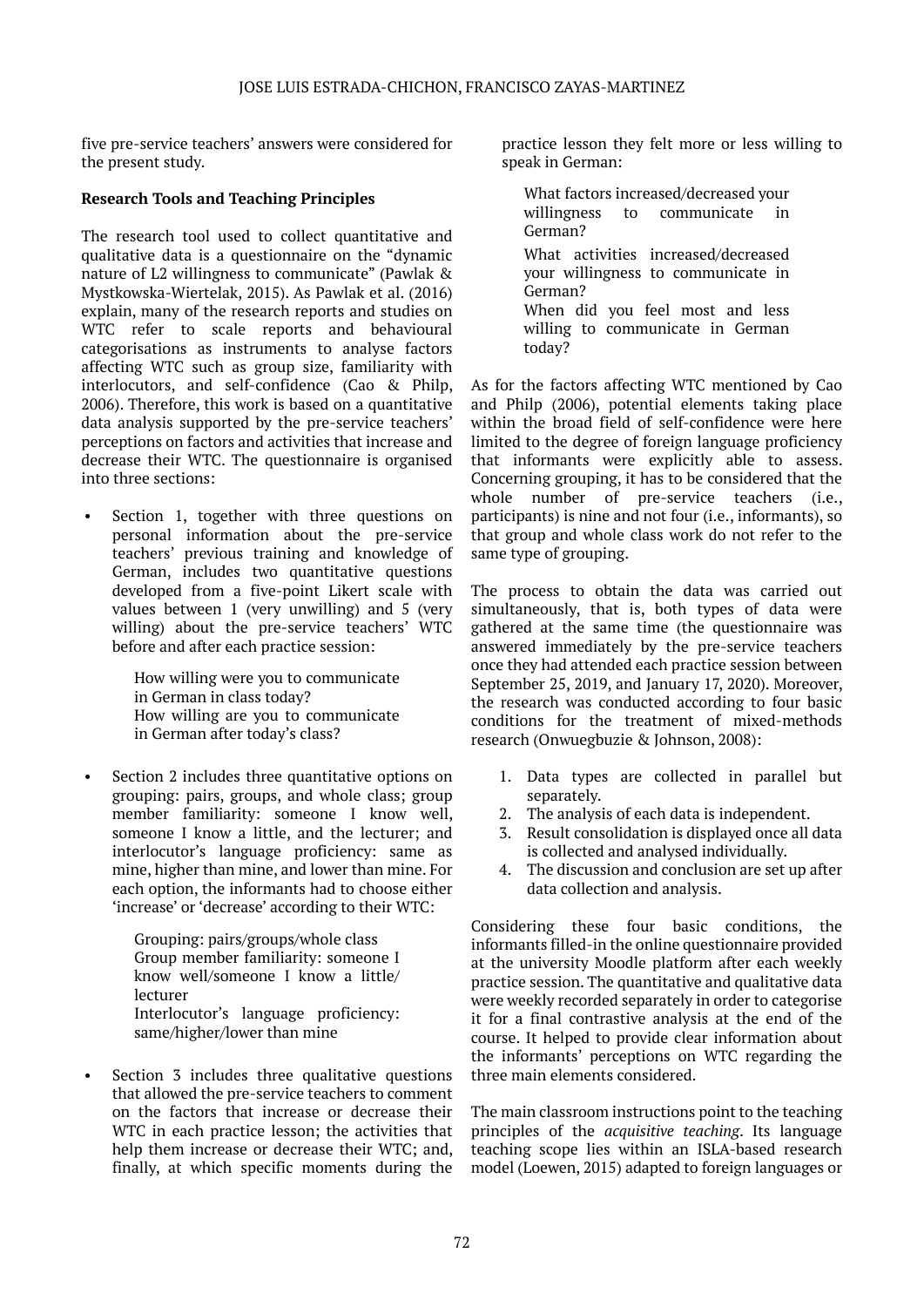IFLA (Zayas & Estrada, 2020). The main goal of ISLA is "the processing and internalization of input; the restructuring, consolidation, and storage of L2 knowledge, and the production of L2 output" (Loewen & Sato, 21017, p. 2). In other words, the starting point for teaching is the initial exposition of pre-service teachers to German language (input) to gradually understand it (intake) until it becomes possible to start producing (output) (Haidl, 1998):

- 1. Exclusive use of German and absence of Spanish (L1) that is limited to teacher excursuses.
- 2. Neither presentation nor explanation of the norms and rules of the German grammar.
- 3. Exclusive use of oral language. Reading and writing will be part of the individual work of each pre-service teacher outside the classroom (written language is delayed until almost a month after having started oral language exploration).
- 4. Preference for non-interventionist error correction techniques (Estrada, 2020).

Concerning the excursuses, every single topic raised by the teacher during the 14 practice sessions was systematically registered every day, so these could be related to the informants' contributions to the questionnaire. They revolve around foreign language/ CLIL methodology issues concerning teaching performance for a deeper convincement and understanding of the pre-service teachers. It is worth mentioning that the excursuses in Spanish took place outside the classroom, moving the whole group of pre-service teachers, together with the lecturer, to the outside corridor. He makes a clear physical distinction between the two places, where in one context (classroom), only the use of the target language is allowed, while in the other context (outside corridor), the use of the pre-service teachers' mother tongue is also permitted.

### **Results**

The results focus on the analysis of the pre-service teachers' perceptions about their linguistic and didactic dual training in German. First, the quantitative data reveal their WTC before and after each practice session according to a questionnaire. Second, the qualitative data gather the pre-service teachers' perceptions about classroom work based on the principles of the *acquisitive teaching*. Furthermore, the teacher's excursuses in Spanish are also displayed. The individual analysis of each data will help to outline some classroom-based teaching strategies about pre-service teacher training.

## **Linguistic Training and Willingness to Communicate**

Concerning the analysis of German linguistic training, the quantitative data about the pre-service teachers' WTC reveal very significant average values before/ after each session (questionnaire section 1), that is, pre-service teacher 1 (seven sessions): 5.00/5.00; preservice teacher 2 (ten sessions): 3.43/3.29; pre-service teacher 3 (nine sessions) 3: 3.57/4.29; and pre-service teacher 4 (five sessions): 3.71/3.86. Only one case (pre-service teacher 2) shows a lower average aftersession WTC value (3.29) compared to her beforesession WTC, mainly for sessions 4 and 1. Moreover, pre-service teacher 4 shows a lower degree (4.00) after session 3 compared to her WTC at the beginning of the same session (5.00). In any case, all values remain above 3.00, with two exceptions concerning the before-session WTC: pre-service teacher 3 in session 8 (2.00) and pre-service teacher 4 in session 7 (2.00). Figure 1 shows the comparison of all values regarding the pre-service teachers' WTC, considering the different number of sessions attended:

### **Teaching Expertise and Willingness to Communicate**

The quantitative data also reveal which aspects of the lecturer's strategies make the pre-service teachers' WTC increase or decrease according to three different areas of analysis (questionnaire section 2): grouping; group member familiarity; and interlocutor's language proficiency. It should be noted that four native German speakers (Erasmus students) were also involved in the classroom dynamics along with the Spanish pre-service teachers participating in this research. Nevertheless, the four speakers of German share with the Spanish pre-service teachers the same didactic training, but in turn, the linguistic training were replaced by alternative goals linked to the lecturer's talk for absolute beginners. In mostly all oral language exercises, the German students work along with the Spanish pre-service teachers, respecting the basic rules of the *acquisitive teaching*.

In terms of grouping, there are three possibilities: pairs, groups, and whole class, group work being the option that increases the students' WTC the most. An exception is to be found in pre-service teacher 3 (session 5). Regarding group member familiarity, all pre-service teachers believe that interacting with a classmate they know well increases their WTC. On the contrary, pre-service teachers 2 and 3, mainly, and pre-service teacher 1 think that communicating with someone who they know little make their WTC decrease. As far as the lecturer is concerned, only preservice teacher 3 shows that by interacting directly with him, her WTC decreased, something that also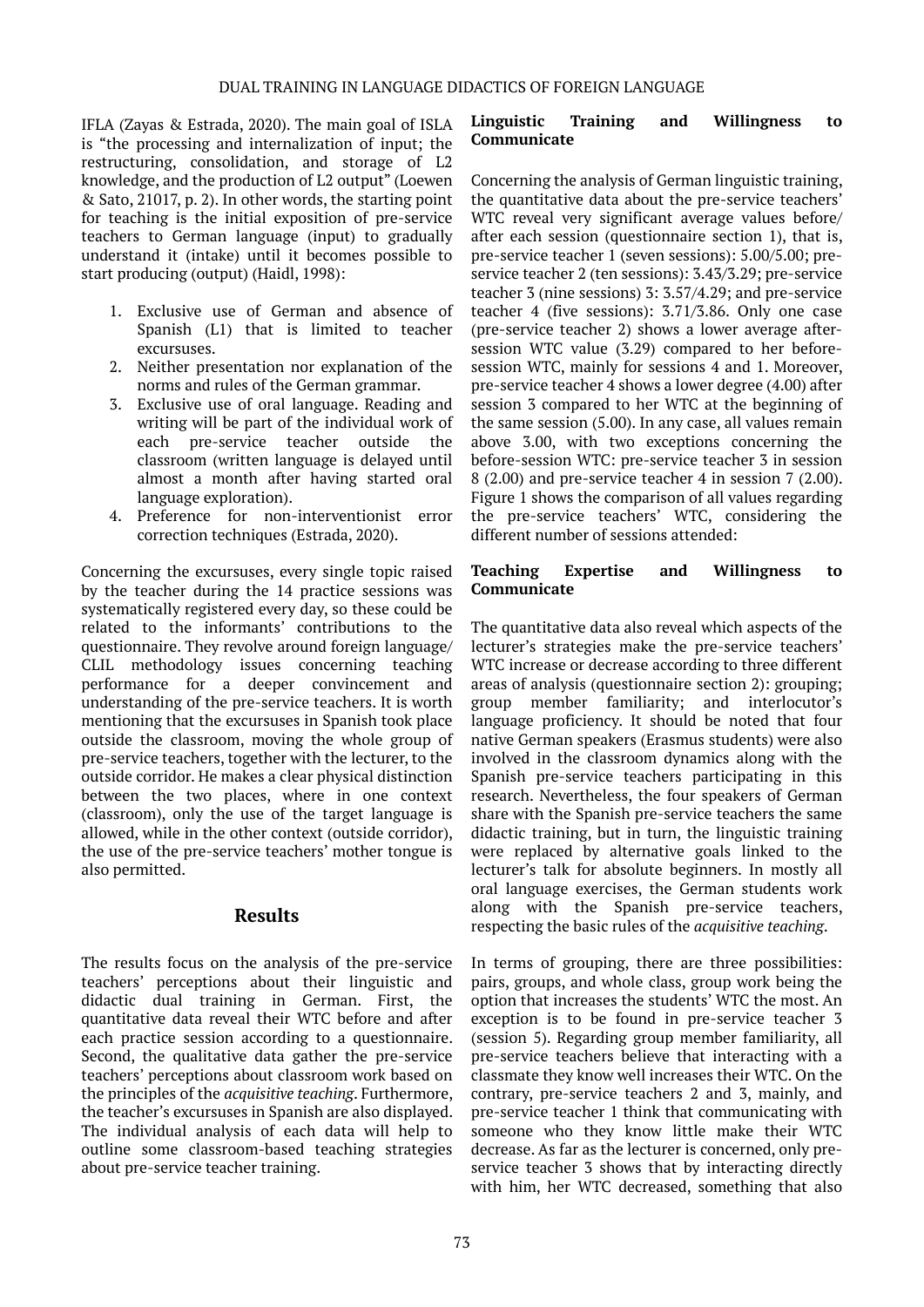# **Figure 1**







happened to pre-service teacher 4. Finally, regarding the interlocutor's foreign language proficiency, all pre-service teachers reveal that their WTC increases when it is the same as theirs. If it is higher, pre-service

teacher 2 points out that her WTC decreases. Something similar happens with pre-service teacher 3, for whom her WTC also decreased. Table 1 shows the results:

**Before After** 

# **Table 1**

*Students' WTC*

| <b>Factor 1: grouping</b> |            |                |            |                |                    |          |
|---------------------------|------------|----------------|------------|----------------|--------------------|----------|
| Pre-service teacher       | Pair       |                | Group      |                | <b>Whole class</b> |          |
|                           | <b>WTC</b> | <b>Session</b> | <b>WTC</b> | <b>Session</b> | <b>WTC</b>         | Session  |
| 1                         | Increase   | all            | Increase   | all            | Increase           | all      |
| 2                         | Increase   | all            | Increase   | all            | Increase           | all      |
| 3                         | Increase   | all            | Increase   | $1-4;6-9$      | Increase           | all      |
|                           |            |                | Decrease   | 5              |                    |          |
| $\overline{4}$            | Increase   | all            | Increase   | all            | Increase           | $1; 3-7$ |
|                           |            |                |            |                | Decrease           | 2        |

### *Factor 2: group member familiarity*

| Pre-service teacher | Well known |                | Little known |                | Lecturer   |                |
|---------------------|------------|----------------|--------------|----------------|------------|----------------|
|                     | <b>WTC</b> | <b>Session</b> | <b>WTC</b>   | <b>Session</b> | <b>WTC</b> | <b>Session</b> |
|                     | Increase   | all            | Increase     | all            | Increase   | all            |
| 2                   | Increase   | all            | Increase     | $2-6$ ; $8-10$ | Increase   | all            |
|                     |            |                | Decrease     | $1:7-9$        |            |                |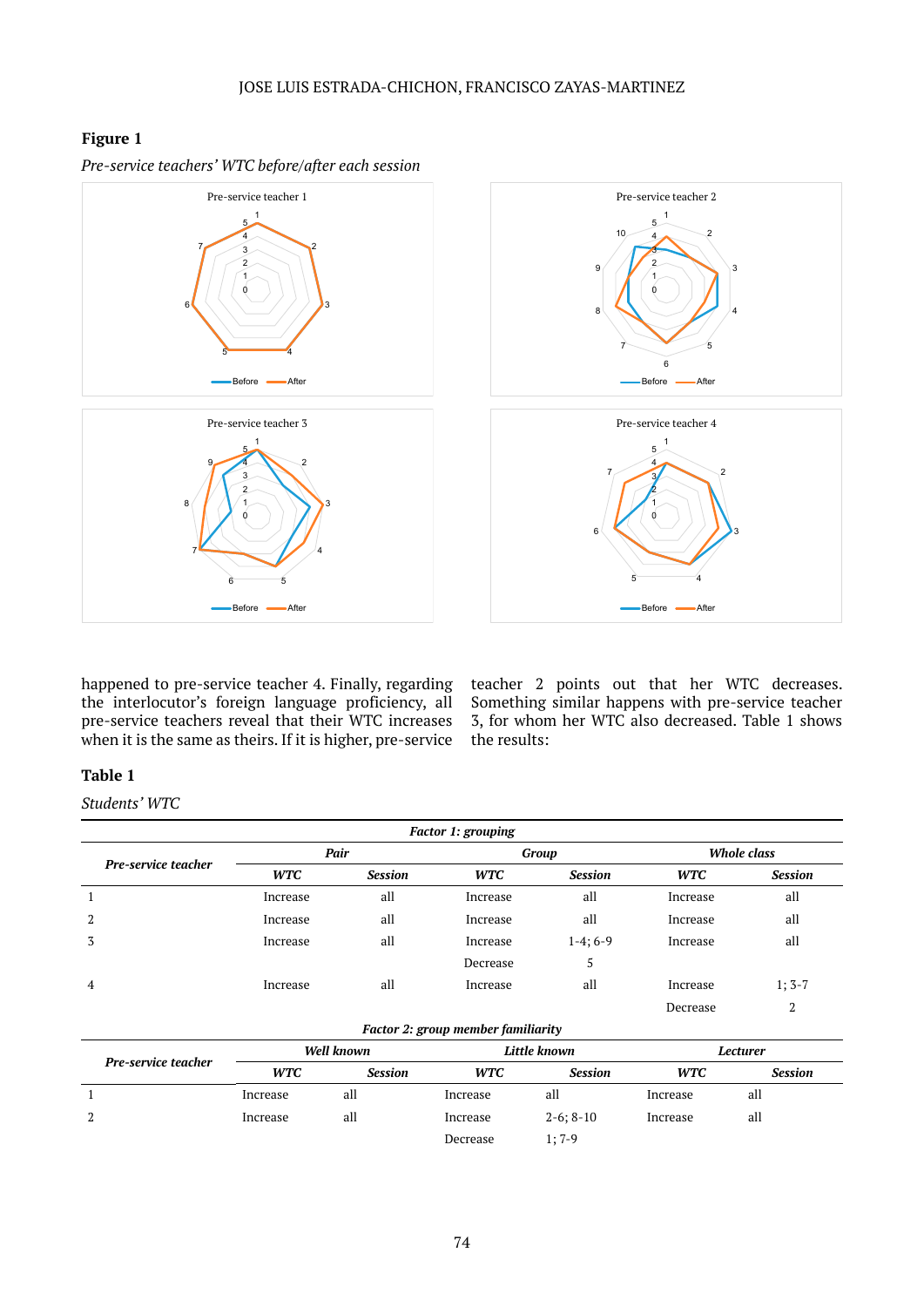#### DUAL TRAINING IN LANGUAGE DIDACTICS OF FOREIGN LANGUAGE

| 3                   | Increase    | all            | Increase                                              | $\mathbf{1}$      | Increase   | $1; 4-5; 7-8$  |  |
|---------------------|-------------|----------------|-------------------------------------------------------|-------------------|------------|----------------|--|
|                     |             |                | Decrease                                              | $2 - 9$           | Decrease   | $2-3; 6-9$     |  |
| 4                   | Increase    | all            | Increase                                              | $2 - 7$           | Increase   | $1; 7-7$       |  |
|                     |             |                | Decrease                                              | 1                 | Decrease   | 2              |  |
|                     |             |                | Factor 3: interlocutor's foreign language proficiency |                   |            |                |  |
| Pre-service teacher | <b>Same</b> |                |                                                       | <b>Higher</b>     | Lower      |                |  |
|                     | <b>WTC</b>  | <b>Session</b> | <b>WTC</b>                                            | <b>Session</b>    | <b>WTC</b> | <b>Session</b> |  |
| $\mathbf{1}$        | Increase    | all            | Increase                                              | all               | Increase   | all            |  |
| 2                   | Increase    | all            | Increase                                              | 3,7               | Increase   | $1-6$ ; $8-10$ |  |
|                     |             |                | Decrease                                              | $1-2$ ; 4-6; 8-10 | Decrease   | $\overline{7}$ |  |
| 3                   | Increase    | all            | Increase                                              | 9                 | Increase   | $2 - 9$        |  |
|                     |             |                | Decrease                                              | $1 - 8$           | Decrease   | 1              |  |
| 4                   | Increase    | all            | Increase                                              | all               | Increase   | all            |  |

#### **Factors Influencing Willingness to Communicate**

In terms of qualitative data, the pre-service teachers reveal the factors that increase and decrease their WTC. In general, there are more positive than negative factors, which, for pre-service 1 and 2 are directly non-existent. Thus, only pre-service 1 specifies that her level of language proficiency is a key factor that increases her WTC, while the rest of the pre-service teachers focus on issues directly related to grouping. For example, the motivation to learn German, which is common to three of the four pre-service teachers, and the classroom relaxed environment because of the lecturer's attitude, stand out. The classroom activities are also highlighted, which, although they are progressive as for content presentation, are mostly based on the pre-service teachers' recently acquired knowledge of German. Moreover, pre-service teacher 3 values positively the lecturer's excursuses in Spanish about didactics, which also makes her WTC increase.

In contrast, pre-service teachers 3 and 4 focus on the factors that decrease their WTC by pointing out at elements related to the difficulties when pronouncing German and mainly to the lack of knowledge of vocabulary and expressions that affect their communication skills. In this sense, it is worth mentioning that pre-service teachers 3 and 4 are supposed to be the closest to a formal learning (i.e., memory-related learning) style. This learner profile understands languages as a classified 'sum of words', which also implies a corresponding translation in her L1. Table 2 includes all factors that increase or decrease the pre-service teachers' WTC according to them:

#### **Table 2**

|  |  |  | Factors that increase or decrease pre-service teachers' WTC |  |
|--|--|--|-------------------------------------------------------------|--|
|  |  |  |                                                             |  |

| Pre-service teacher | <b>Factors that increase WTC</b>                                                        | <b>Factors that decrease WTC</b>                                |
|---------------------|-----------------------------------------------------------------------------------------|-----------------------------------------------------------------|
| I                   | Language competence<br>Motivation<br>Relaxed environment<br>Teacher's attitude          |                                                                 |
| 2                   | Activities<br>Classroom dynamics<br>Motivation<br>Already-acquired language             |                                                                 |
| 3                   | Motivation<br>Teacher's attitude<br>Excursuses<br>Activities<br>Relaxed environment     | Difficulties with pronunciation<br>Lack of communication skills |
| 4                   | Classroom dynamics<br>Already-acquired language<br>Low number of students<br>Activities | Lack of language competence<br>Lack of vocabulary               |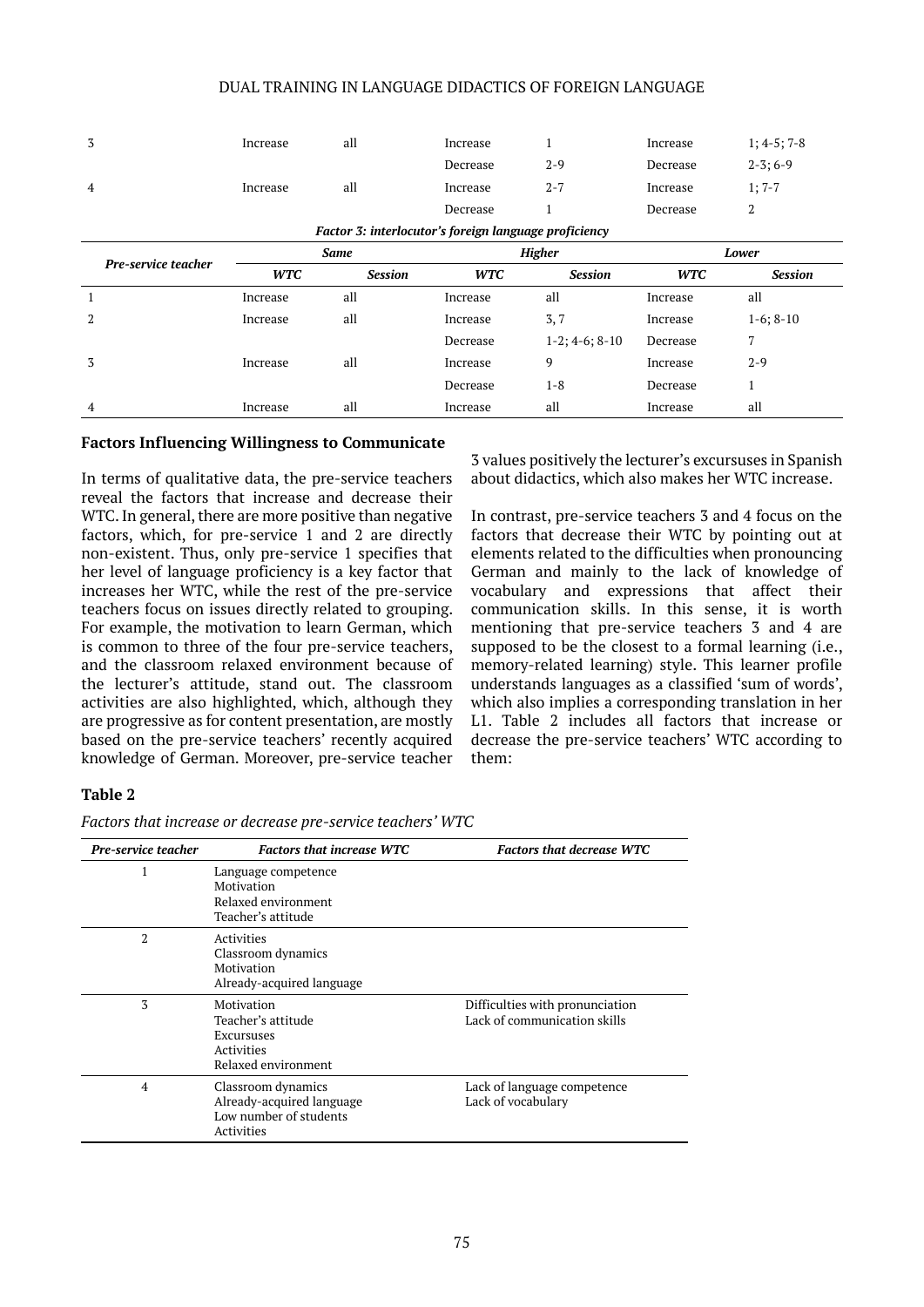### **Lecturer's Excursuses**

Finally, the excursuses can be classified into five thematic blocks which bring together the 21 topics dealt with during the 14 practice sessions as displayed in Table 3: classroom dynamics and activities; native speakers; linguistic issues; curriculum; and Erasmus/ University's Language Project conversation classes. Besides pure linguistic and didactic excursuses ("oral language", "for-real-purposes use of language", "variations in the use of German", etc.), other topics about classroom dynamics and activities are presented ("usual classroom dynamics", "use of the *Arbeitsblätter* [(written worksheets)]", "participation in online forums", etc.) or peripheral but inherent questions to the integral formation of pre-service language teachers ("the importance of Erasmus stays in Germany", the "Erasmus experience", and the "the value of the Language Pan conversation classes"). Table 3 presents all the excursus topics covered up by the lecturer:

The order of the excursuses spoken by the lecturer shows as follows. Session 1: Usual classroom dynamics; Session 2: Native speakers in the classroom; Session 3: Oral language; Session 4: Curriculum; Session 5: The importance of an Erasmus stays in Germany; Session 6: Activity clarifications or instructions; Session 7: Grammar explanations; variations in the use of German; and Pronunciation error treatment; Session 8: The Erasmus experience; Session 9: Use of the *Arbeitsblätter*; Session 10: Participation in online forums; Session 11: **Table 3**

Impressions of the song *Laternelied*; and Possibilities to set up brief spontaneous speeches; Session 12: Activities as part of progressive chains of knowledge; and Basic rules of classroom behaviour; Session 13: Value of the University's Language Plan conversation classes; and Session 14: Levels of cognitive progression; and For-real-purposes use of language.

# **Discussion**

The innovation of this teacher training methodology lies in the coordinated combination of linguistic (i.e., IFLA-based teaching model) and didactic training: pre-service primary education teachers experience an alternative approach of learning German as a foreign language as an invitation for them to adopt this same approach for their potential foreign language teaching roles. As for linguistic training, the lecturer puts into practice an IFLA- based teaching practice model aimed at the pre-service teachers' first-hand experience concerning the use of German for real communicative purposes according to the *acquisitive teaching*. This model focuses almost exclusively on the use of oral language, where written language takes place through the *Arbeitsblätter* that must be completed outside the classroom. Besides, this model also includes work with native German speakers (i.e., four Erasmus students), which guarantees exposure to diverse language uses due to their several origins. Furthermore, the lecturer encourages all pre-service teachers to participate in extra-curricular activities, such as the conversation classes as well as an Erasmus stay in Germany.

#### *Lecturer's excursuses*

| <b>Thematic block</b>                                      | <b>Excursus topic</b>                                                                                                                                                                                                                                                                                                                   |
|------------------------------------------------------------|-----------------------------------------------------------------------------------------------------------------------------------------------------------------------------------------------------------------------------------------------------------------------------------------------------------------------------------------|
| Classroom dynamics and activities                          | Usual classroom dynamics<br>Activity clarifications or instructions<br>Use of the Arbeitsblätter<br>Impressions of the <i>Laternelied</i> (song)<br>Possibilities to set up brief spontaneous speeches<br>Activities as part of progressive chains of knowledge<br>Basic rules of classroom behaviour<br>Participation in online forums |
| Native speakers                                            | Native speakers in the classroom<br>Variations in the use of German                                                                                                                                                                                                                                                                     |
| Linguistic issues                                          | Oral language<br>The importance of Erasmus stays in Germany<br>Grammar explanations<br>Pronunciation error treatment<br>Levels of cognitive progression<br>For-real-purposes use of language                                                                                                                                            |
| Curriculum                                                 | Primary Education curriculum                                                                                                                                                                                                                                                                                                            |
| Erasmus/University's Language Project conversation classes | The Erasmus experience<br>Value of the University's Language Plan conversation classes                                                                                                                                                                                                                                                  |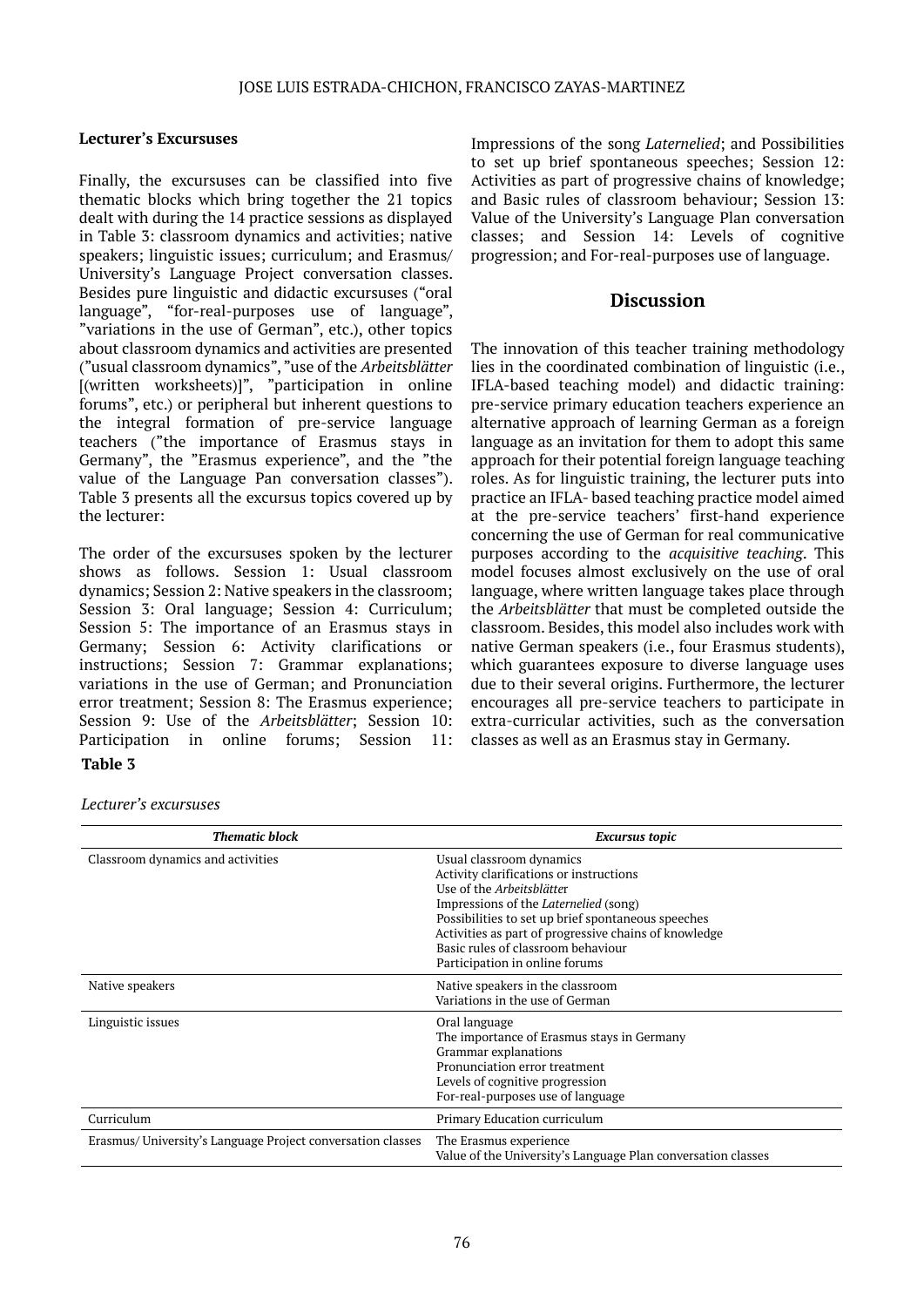The didactic training is carried out by two different means. First, the excursuses in Spanish as L1 that takes place outside the classroom. It is a matter of distinguishing the moments aimed at the pre-service teachers' language use, where German is the only accepted language of communication, considering moments where they are asked about topics such as classroom dynamics and activities or linguistic issues, for example. These moments occupy little time within the 1:30 hours that each practice session lasts, although the pre-service teachers create a greater awareness of specific teaching-learning elements presented daily to them that would not have been so perceptible if they had not been delivered this way. Thus, the lecturer sacrifices the exclusive use of German over Spanish, to ensure the pre-service teachers' understanding. Similarly, a second option related to the didactics of German consists of online forums in the University's Moodle platform (it is not an optional but mandatory activity, and the quantity and quality of the university students' contributions carry 30% of the final grade). In here, they reflect weekly on topics related to foreign language teaching. This part of the didactic training is also conducted in Spanish.

# **Linguistic Training**

When analysing the impact that teaching how to teach German has in the pre-service teachers' WTC before and after each session, it is worth highlighting that the quantitative and qualitative data represent very positive values regarding learning experiences as also found in MacIntyre (2007). This is exposed by looking into the three pre-service teaching profiles according to their knowledge of German. Thus, the pre-service with the highest knowledge of German always shows a remarkable degree of WTC. She is then supposed to value didactic training as independent of linguistic training but all within a reflective approach (Halbach, 2002), as well as being able to deal with four native speakers of German.

In terms of grouping, pair, group, and whole class work are factors that mainly affect the pre-service teachers' WTC (Cao & Philip, 2006). First, the WTC decreases when it comes to interacting with classmates who know little, the lecturer himself, or even the native speakers of German. This might be directly related to emotional factors as described by Dewaele and Pavelescu (2019) such as shame or even fear, mainly resulting from dealing with a foreign language. However, this also depends on the preservice teachers' traits (Jonkmann et al., 2012; Zhang et al., 2020), e.g., pre-service teacher 4 initially presents similar characteristics to pre-service teacher

3 concerning her knowledge of German, although her WTC does not de/increase in the same way. Finally, pre-service teachers 2 and 3 reveal a lower WTC if the language proficiency of the classmates with whom they interact is higher (Jafri & Manaf, 2020). This fact discloses that some pre-service teachers see their WTC with other classmates decreased if they consider that speaking a foreign language should become an embarrassing moment for them (Khajavy et al., 2018).

As for the factors that make WTC increase or decrease, the first prevails over the second option according to the pre-service teachers' opinions, especially concerning two main issues: motivation (Yashima, 2002; Dörnyei, 2017) and a relaxed classroom environment (Peng & Woodrow, 2010; Khajavy et al., 2016). This situation might be caused by the lecturer's attitude because of his close contact with the preservice teachers (Zarrinabadi, 2014). Moreover, WTC has to do with the classroom activities (Saint Léger & Storch, 2009) that involve oral foreign language for real-communication purposes (MacIntyre & Doucette, 2011).

Finally, the factors that decrease the pre-service teachers' WTC are those closely related to their lack of language proficiency (Cao, 2011), as it is the case of pre-service teachers 3 and 4. This prevents them from expressing themselves openly and fluently. Nevertheless, this situation is shared by language beginners for whom uttering is firstly based on imitation and repetition (Ghazi-Saidi & Ansaldo, 2017). Later, pre-service teachers gradually start realising about the target language operating system.

# **Didactic Training**

The lecturer's excursuses represent the only moments of Spanish (L1) use by the pre-service teachers. As explained, these take place outside the classroom to limit the physical contexts of language use. Excursuses allow all participants to discuss with the lecturer about the pedagogic values of a specific didactic technique that has just been put into practice in the classroom, or to understand the reasons why he takes concrete methodological decisions that may require an explanation. Participants take advantage of these brief moments of group reflection to gather ideas (i.e., pros and cons) to be used later in the online forum debates about foreign language didactics that take place along the initial foreign language (German) acquisition process itself. Thus, 21 excursuses were compiled within five thematic blocks, among which those classified as classroom dynamics and activities and language issues stand out. First, regarding grouping, the lecturer relates his excursuses about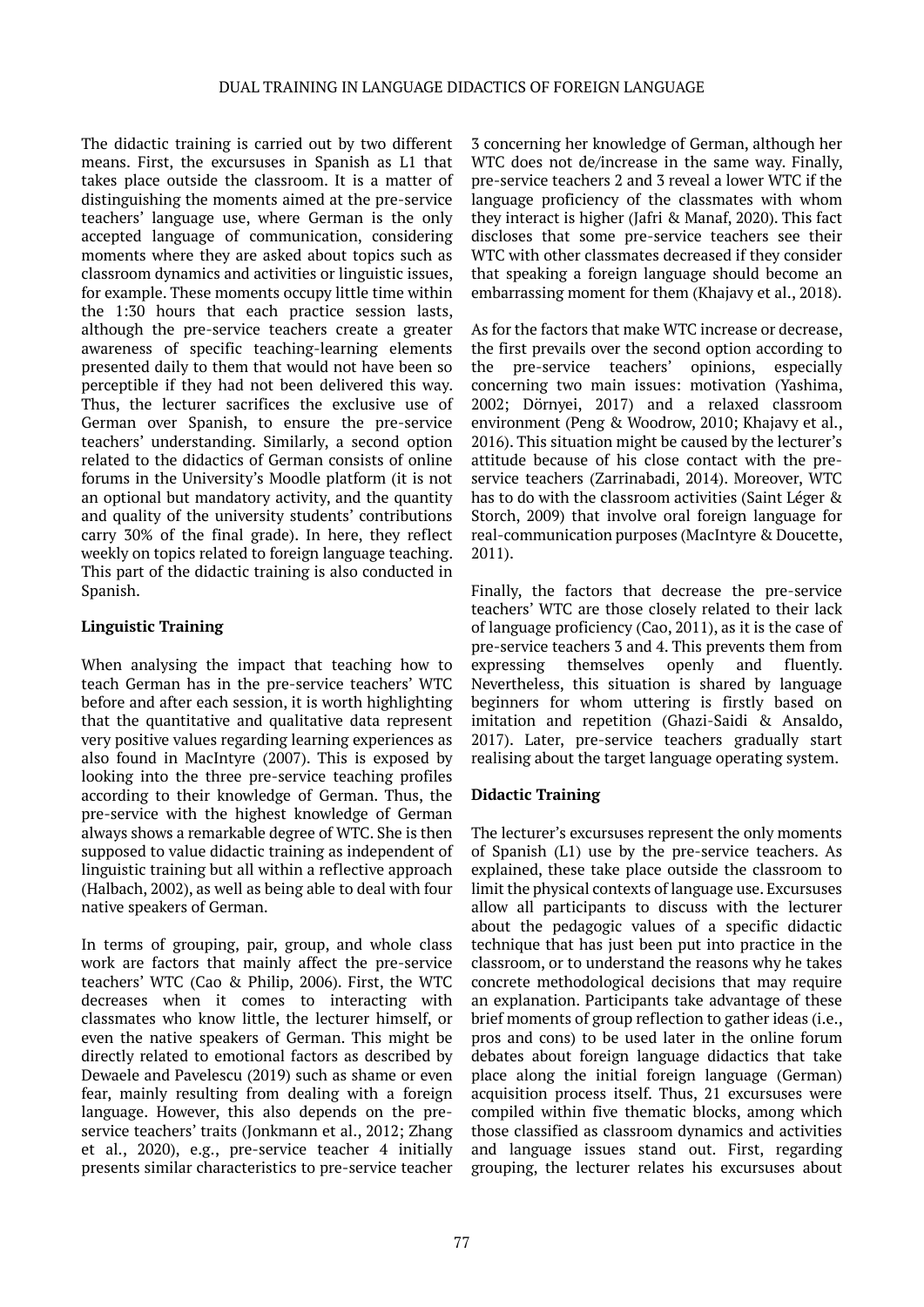usual classroom dynamics to language use proposals for communicative purposes together with action models. Through the excursuses, he proposes an IFLA-based teaching practice model for linguistic training mainly different from the teaching practices that the pre-service teachers experienced first-hand during former pre-university educational stages (Estrada & Zayas, 2020). Regarding grammar rules, it should be highlighted that until session 8, the lecturer does not make any specific excursus on grammar. In this case, it focuses on grammar in language teaching according to the pre-service teachers' experience (the uses of formal/informal foreign language; the purpose of grammatical explanations, which should not constitute prescriptive explanations of the internal system of German but descriptive ones; grammatical explanations constituting an opportunity to infer the functioning of German; and grammar explanations being pedagogically useful).

Concerning classroom activities, the lecturer points out that these are not collected randomly from a resource bank but are part of the progress of specific language uses (session 12). Concerning the *Arbeitsblätter* (session 9), the lecturer explains that it is an opportunity for the pre-service teachers to reflect on German. Also, the *Arbeitsblätter* gives room for incorporating varied cognitive styles, besides offering to the pre-service teachers a (physical) reference of learning. In this respect, some of them are conditioned by the phonic/graphic learning model in primary and secondary education. Finally, other excursuses make explicit reference to the four basic classroom rules (session 12) related to the *acquisitive teaching* (Haidl, 1990):*keine Grammatik*; *nur mündliche Sprache*; *nur Deutsch*; and *Motivation*. The latter is presented as an essential element in WTC (MacIntyre et al., 2001; MacIntyre et al., 2003).

Second, concerning linguistic issues, the lecturer's first excursus deals with oral language (session 3), emphasizing the value of memory (Juffs & Harrington, 2011) without the support of written language, where the lecturer approaches knowledge consolidation only through verbal communication. It points out the fact that there are easy-to-recognise words as cognates (Beinborn et al., 2014). But in case the words are not recognizable enough, the lecturer asks the pre-service teachers to be patient and stay devoted to the IFLAbased teaching practice model proposed, which will provide them with enough language input throughout alternative ways (Haidl, 1990) to identify the unrecognized forms of German. Regarding pronunciation error treatment (session 7), the lecturer appeals to the fact that non-intervention constitutes a way of error treatment *per se* (Truscott, 2005). Therefore, error treatment should include alternatives other than exclusively explicit correction or even corrective feedback (Estrada, 2020).

Third, the lecturer talks about the benefit of Erasmus stays and University's Language Project conversation classes with native speakers (sessions 5, 8, and 11). This point highlights the value of linguistic training in general, and job-finding opportunities. Another excursus involves the presence of native speakers (session 2) in the classroom to recognize the diversity of German uses to address personal neutralization or normalization of the target language. Also, the variations in German (the native speakers come from different territories of Germany), which can require a natural treatment by the pre-service teachers (Iakovos & Areti, 2009). Finally, the lecturer refers to the primary education curriculum (session 3), presenting several topics such as the progressive complexity of the language interactions in German tested in the classroom; the cognitive evolution and learning levels; the intensification of classroom activities that increase each session; the progressive construction of meaning; the fact that communication implies a semantic delimitation within the language uses; the focus on relative variations within the language contexts but always considering the use of the target language for communicative purposes; etc.

In short, the relevance of these excursuses lies in the way they supplement the foreign language acquisition process to serve as evidence-based methodological principles for anyone who could use them as a foreign language teacher him/herself: the value ofa learning context that establishes the natural use of the target language for real communicative purposes; carefully designed classroom dynamics, in which several activities are interspersed, where non-native speakers establish contact with native speakers of German; etc. Assuming that external factors dependent on the lecturer's attitude are also influenced by other factors such as the pre-service teachers' motivation mediated by foreign language enjoyment (Zhang et al., 2020) and a relaxed environment, excursuses about the didactics of foreign language teaching in Spanish outside the classroom help the students to identify methodology issues of great value for their training as pre-service teachers of German. The order of the excursuses is partly pre-programmed, while others are presented according to the classroom dynamics progress.

### **Conclusion**

The relevance of the results reveal that this linguistic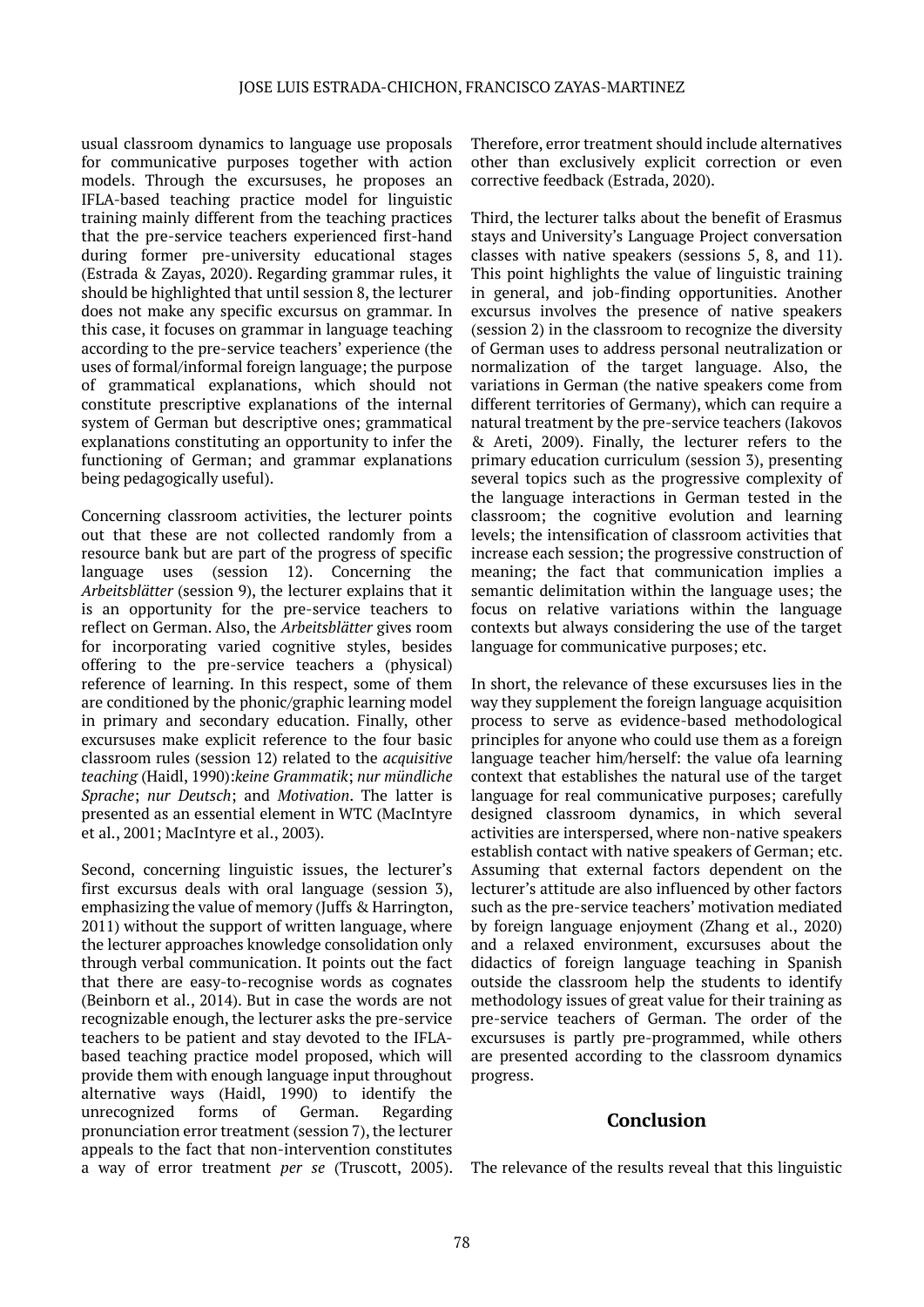and didactic dual training is well received by the preservice teachers who, apart from developing some sensitivity towards the diagnostic value of WTC, show a high degree of WTC –regardless of their German proficiency levels–, which increases as for all three types of grouping (pair, group, and whole class), group member familiarity (except if the communication takes place with a classmate the pre-service teachers know little), and interlocutor's foreign language proficiency. Moreover, several factors increase their WTC, many of which are related to classroom dynamics and activities, along with a relaxed classroom atmosphere and the lecturer's attitude. Therefore, it is very satisfying that the pre-service teachers are open to this type of dual training since they obtain a double benefit. First, they develop oral competence in German, working not only with other classmates whose mother tongue is Spanish but also with native speakers of German of similar age. Second, they discuss questions related to language pedagogy. Therefore, it is possible to merge linguistic and didactic training using both languages and making pre-service teachers with different levels of foreign language and native speakers work together. Lecturers should seek a balance between all parties, knowing how to motivate participants and to create a relaxed classroom atmosphere by avoiding penalizing explicitly ungrammatical language uses.

Finally, this study provides answers to the aims and research questions posed before. Related to the first aim, the pre-service teachers' opinions reveal a high impact of the teaching practices on their linguistic and didactic training that makes their WTC increase before and after many of the practice sessions analysed. This gives an answer to the first research question: the teaching practices have a positive influence on most of the pre-service teachers, especially on language training. The excursuses are considered as the pre-service teachers' axis of selfanalysis and as a significant part of their training. Concerning the second aim, the pre-service teachers support the classroom dynamics and activities in terms of language. There are also other key factors considered such as motivation, a relaxed atmosphere, and the lecturer's attitude. The excursuses do not stand out so clearly, although some pre-service teachers define them as one factor that increases their WTC. This provides an answer to the second research question: the pre-service teachers show a high degree of commitment to teaching practices. They are consistent in their opinions with one exception: the lack of German proficiency, even though they still feel confident when using it. In addition, the excursuses make them reflect on the teaching practices and increase their WTC.

In terms of practical suggestions for improvement, the results obtained in this exploratory classroombased research may be adopted as recommendations for pre-service training as follows:

(1) A clear distinction should be made between the use of the foreign language and the first language or mother tongue (L1), preserving the pre-service teachers' foreign language exclusively for linguistic training purposes and the L1 only to raise or clarify didactic questions. This research reveals that the lecturer makes this distinction by also physically separating the contexts of language use, using the classroom for the exclusive use of German.

(2) The progress of the pre-service teachers' language proficiency must take advantage of using oral language rather than written language, leaving the latter for moments of individual work. Time constraints lead to this situation so that only language-acquisition practices are encouraged. In turn, conscious work focused on learning is transferred to the time available for students outside the classroom. Due to limited exposure to the target language, lecturers should encourage students to participate in activities such as conversation classes, for example.

(3) Native speakers (Erasmus students at the local university) should be the ones facilitating the real contact with the target language, who can also develop significant pedagogical skills. This might increase the overall knowledge and WTC of the local students, imitating an ISLA-based teaching practice model of language immersion even though German remains as a foreign language.

(4) Lecturers' excursuses can be pre-programmed, although they should analyse the classroom situations to decide whether to focus on a methodology issue or not. Nonetheless, the excursuses should be brief, leaving the reflection and the analysis for the individual work of the pre-service teachers outside the classroom. Also, lecturers should take advantage of the technological resources that allow the university virtual (e.g., Moodle) platform.

Finally, the limitations of this work focus mainly on the small number of participants analysed, who also have a very diverse knowledge of German. Thus, any claim of causality is to be taken with reserve. A larger number of pre-service teachers within the same language proficiency level group could have given greater scientific soundness to the results of the study. Similarly, it would have been possible to share with them a final session devoted to reviewing all the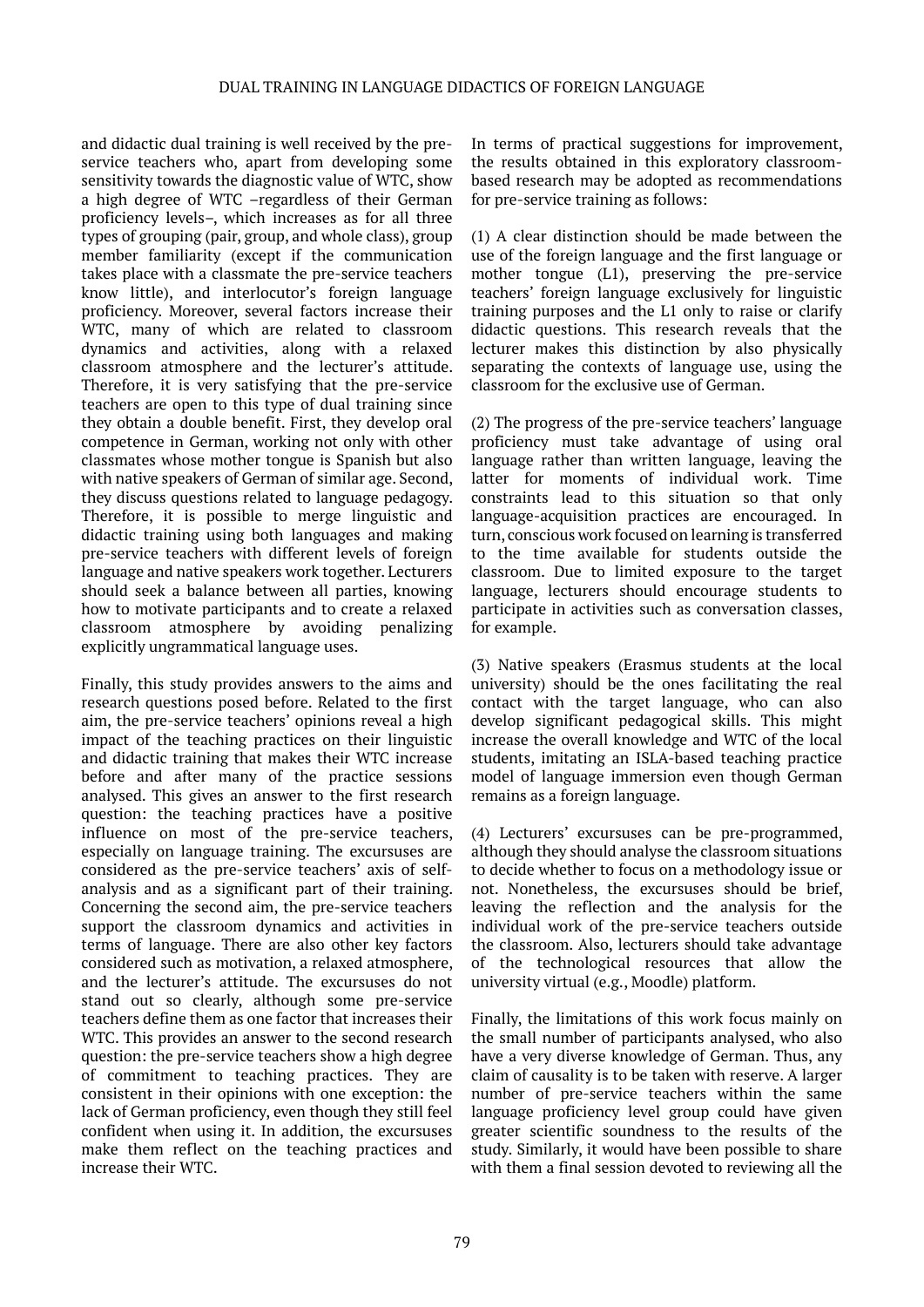excursuses presented during the course to obtain more opinions on the relevance of their linguistic and didactic dual training.

# **Declaration of Competing Interest**

None declared.

### **References**

- Anghel, B., Cabrales, A., & Carro, J. M. (2016). Evaluating a bilingual education program in Spain: The impact beyond foreign language learning. *Economic Inquiry, 54*(2). https://doi.org/10.1111/ ecin.12305
- Beinborn, L., Zesch, T., & Gurevych, I. (2014). Readability for foreign language learning: The importance of cognates. *ITL-International Journal of Applied Linguistic, 165*(2), 136-162. https://doi. org/10.1075/itl.165.2.02bei
- Cao, Y. (2011). Investigating situational willingness to communicate within second language classrooms from an ecological perspective. *System*, *39*, 468-479. https://doi.org/doi:10.1016/j.system.2011.10.016
- Cao, Y. N. S., & Philip, J. (2006). Interactional context and willingness to communicate: A comparison of behavior in whole class, group and dyadic interaction. *System*, *34*, 480-493. https://doi. org/10.1016/j.system.2006.05.002
- Contero, C., Zayas, F., & Arco, J. L. (2018). Addressing CLIL lecturers' needs: Reflections on specific methodological training. *Porta Linguarum*, Monográfico, III, 121-135. https://doi. org/10.30827/Digibug.54305
- Council of Europe. (2001). *Common European framework of reference for languages: Learning, teaching, assessment.* Press Syndicate of the University of Cambridge.
- Custodio, M., & García Ramos, J. M. (2020). Are accredited teachers equally trained for CLIL? The CLIL teacher paradox. *Porta Linguarum*, *33*, 9-25.
- Dewaele, J.-M., & Pavelescu, L. M. (2019). The relationship between incommensurable emotions and WTC in English as a foreign language: A multiple case study. *Innovation in Language Learning and Teaching.* https://doi.org/10.1080/175 01229.2019.1675667
- Dobson, A., Pérez-Murillo, M. D., & Johnstone, R. (2010). *Programa de educación bilingüe en España. Informe de evaluación. Programme of Bilingual Education.* Ministery of Education and The British Council.
- Dörnyei, Z. (2017). Motivation in second language learning. In M. Celce-Murcia, D. M. Brinton, & M. A.

Snow (Eds.), *Teaching English as a second or foreign Language* (pp. 518-531). National Geographic Learning/Cengage Learning.

- Estrada, J. L. (2020). *Posibilidad de aplicación de técnicas de corrección no intervencionista para errores orales a la enseñanza de idiomas* [Possibility of applying non-interventionist correction techniques for oral errors to language teaching]. *Encuentro*, 28, 17-32.
- Estrada, J. L. & Zayas, F. (2020). Enseñanza adquisitiva del inglés como lengua extranjera en la formación inicial de maestros de educación infantil: Modelo de investigación Instructed Second Language Acquisition (ISLA) [Acquisitive teaching of English as a foreign language in the initial training of early childhood education teachers: Instructed Second Language Acquisition (ISLA) research model]. In *Innovación Docente e Investigación en Ciencias Sociales, Económicas y Jurídicas. Avanzando en el Proceso de Enseñanza-Aprendizaje* (pp. 383-395). Dykinson S.L.
- Eurydice. (2006). *Content and Language integrated learning (CLIL) at school in Europe. EURYDICE Survey*. Eurydice.
- Ghazi-Saidi, L. & Ansaldo, A. I. (2017). Second language word learning through repetition and imitation: Functional networks as a function of learning phase and language distance. *Frontiers in Human Neuroscience*, 28, 1-13. https://doi.org/10.3389/ fnhum.2017.00463
- Feddermann, M., Möller, J., & Baumert, J. (2021). Effects of CLIL on second language learning: Disentangling selection, preparation, and CLILeffects. *Learning and Instruction*, *74*(1), 101459. https://doi.org/10.1016/j.learninstruc.2021.101459
- Haidl, A. (1990). *Aportaciones a la Teoría de la Adquisición: una metodología del alemán para universitarios españoles* [Contributions to the theory of acquisition: A German methodology for Spanish university students] [Unpublished doctoral dissertation]. University of Cadiz.
- Haidl, A. (1998). Spracherwerb Revisited: Die ersten 50 Stunden Deutsch als Fremdsprache [Language Acquisition Revisited: The First 50 Hours of German as a Foreign Language]. In En Deutscher Akademischer Austauschdienst (Ed.), *Germanistentreffen Deutschland-Spanien-Portugal: Leipzig Tagungsbeiträge* (pp. 255-274). DAAD.
- Halbach, A. (2002). Exporting methodologies: The reflective approach in teacher training. *Language, culture and curriculum, 15*(3), 243-250. https://doi. org/10.1080/07908310208666648
- Hernández-Sampieri, R., Fernández-Collado, C., & Baptista, P. (2014). *Metodología de la investigación* (6 ed.). McGraw-Hill Education.
- Huguet, A., Lasagabaster, D., & Vila, I. (2008). Bilingual Education in Spain: Present realities and future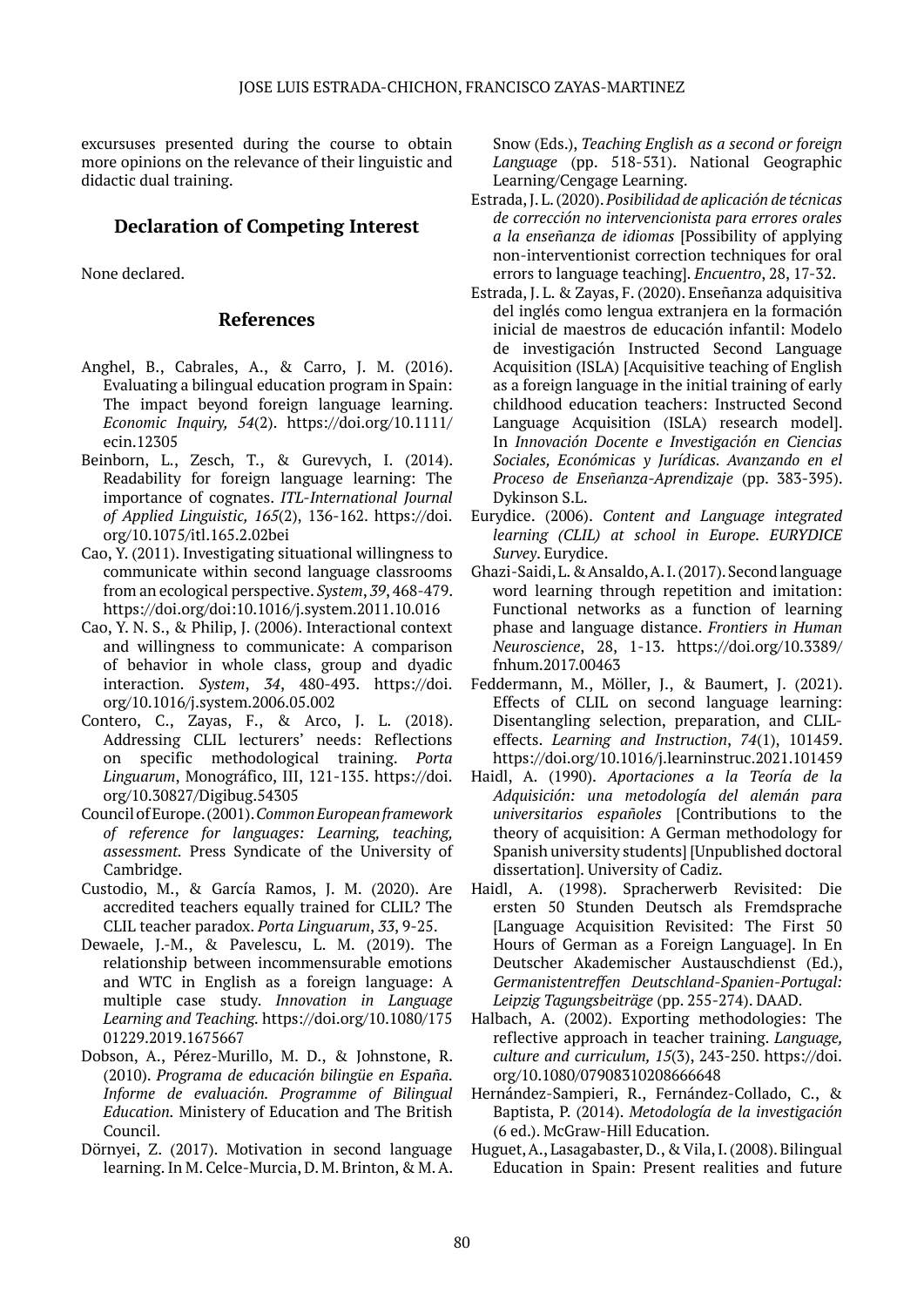challenges. In N. H. Hornberger (Ed.), *Encyclopedia of language and education*. Springer.

- Iakovos, T. & Areti, K. (2009). Helping students overcome foreign language speaking anxiety in the English classroom: Theoretical issues and practical recommendations. *International Education Studies, 2*(4), 39-44. https://doi.org/10.5539/ies.v2n4p39
- Jafri, N., & Manaf, U. K. A. (2020). Looking into students' willingness to communicate: A case study in Mandarin language learning. *Universal Journal of Educational Research, 8*(1), 23-131. https://doi. org/10.13189/ujer.2020.081316
- Jonkmann, K., Becker, M., Marsh, H. W., Lüdtke, O., & Trautwein, U. (2012). Personality traits moderate the Big-Fish-Little-Pond-Effect of academic selfconcept. *Learning and Individual Differences*, 22, 736- 746. https://doi.org/10.1016/j.lindif.2012.07.020
- Juffs, A., & Harrington, M. (2011). Aspects of working memory in L2 learning. *Language Teaching, 44*(2), 137-166. https://doi.org/10.1017/ S0261444810000509
- Khajavy, G. H., Ghonsooly, B., Fatemi, H., & Choi, C. W. (2016). WTC in English: A microsystem model in the Iranian EFL classroom context. *TESOL Quarterly*, 50, 154-180. https://doi.org/10.1002/ tesq.204
- Khajavy, G., MacIntyre, P., & Barabadi, E. (2018). Role of the emotions and classroom environment in willingness to communicate: Applying doubly latent multilevel analysis in second language acquisition research. *Studies in Second Language Acquisition, 40*(3), 605-624. https://doi.org/10.1017/ S0272263117000304
- Lasagabaster, D., & Ruiz de Zarobe, Y. (2010). *CLIL in Spain: Implementation, results and teacher training*. Cambridge Scholars Publishing.
- Loewen, S. (2015). *Introduction to Instructed Second Language Acquisition*. Routledge.
- Loewen, S. & Sato, M. (2017). *The Routledge handbook of instructed second language acquisition*. Routledge.
- Lorenzo, F. (2019). *Educación Bilingüe en Andalucía. Informe de gestión, competencias y organización* [Bilingual Education in Andalusia. Management, competences and organisation report]. Agencia Andaluza de Evaluación Educativa. AGAEVE.
- MacIntyre, P. D. (2007). WTC in the second language: Understanding the decision to speak as a volitional process. *Modern Language Journal*, 91, 564-576. https://doi.org/10.1111/j.1540-4781.2007.00623.x
- MacIntyre, P. D. & Doucette, J. (2010). WTC and action control. *System*, *38*, 161-171. https://doi. org/10.1016/j.system.2009.12.013
- MacIntyre, P. D., Baker, S. C., Clement, R., & Conrod, S. (2001). WTC, social support, and language-learning orientations of immersion students. *Studies in Second Language Acquisition*, 23, 369-388. https://

doi.org/10.1017/S0272263101003035

- MacIntyre, P. D., Baker, S. C., Clement, R., & Donovan, L. A. (2003). Talking in order to learn: WTC and intensive language programs. *Canadian Modern Language Review*, 59, 589-607. https://doi. org/10.1016/j.sbspro.2016.10.043
- MacIntyre, P. D., Clément, R., Dörnyei, Z., & Noels, K. A. (1998). Conceptualizing willingness to communicate in a L2: A situational model of L2 confidence and affiliation. *Modern Language Journal, 82*(4), 545-562. https://doi. org/10.1111/j.1540-4781.1998.tb05543.x
- Onwuegbuzie, A. J., & Johnson, R. B. (2008). The validity issue in mixed research. In V. L. P. Clark & J. W. Creswell (Eds.), *The mixed methods reader* (pp. 272-298). Sage Publications.
- Pawlak, M., & Mystkowska-Wiertelak, A. (2015). Investigating the dynamic nature of L2 willingness to communicate. *System*, *50*, 1-9. https://doi. org/10.1016/j.system.2015.02.001
- Pawlak, M., Mystkowska-Wiertelak, A., & Bielak,J. (2016). Investigating the nature of classroom willingness to communicate (WTC): A microperspective. *Language Teaching Research, 20*(5), 654- 671. https:// doi.org/10.1177/1362168815609615
- Peng, J. & Woodrow, L. J. (2010). WTC in English: A model in Chinese EFL classroom context. *Language Learning*, 60, 834-876. https://doi.org/10.1111/ j.1467-9922.2010.00576.x
- Romero, E., & Zayas, F. (2017). Challenges and opportunities of training teachers for plurilingual education. In J. Valcke & R. Wilkinson (Eds.), *Integrating content and language in higher education* (pp. 205-226). Peter Lang.
- Saint Léger, D. & Storch, N. (2009). Learners' perceptions and attitudes: Implications for willingness to communicate in an L2 classroom. *System, 37*(2), 269-285.
- Scott, V. M. (1996). *Rethinking foreign language writing*. Heinle and Heinle.
- Truscott, J. (2005). The continuing problems of oral grammar correction. *International Journal of Foreign Language Teaching, 1*(2), 17-22.
- Van Kampen, E., Mearns, T., Meirink, J., Admiraal, W., & Berry, A. (2018). How do we measure up? A review of Dutch CLIL subject pedagogies against an international backdrop. *Dutch Journal of Applied Linguistics, 7*(2), 129-155. https://doi.org/10.1075/ dujal.18004.kam
- Yashima, T. (2002). WTC in a second language: The Japanese EFL context. *The Modern Language Journal, 86*(1), 54-66. https://doi.org/10.1111/1540- 4781.00136
- Zarrinabadi, N. (2014). Communicating in a second language: Investigating the effect of teacher on learners' willingness to communicate.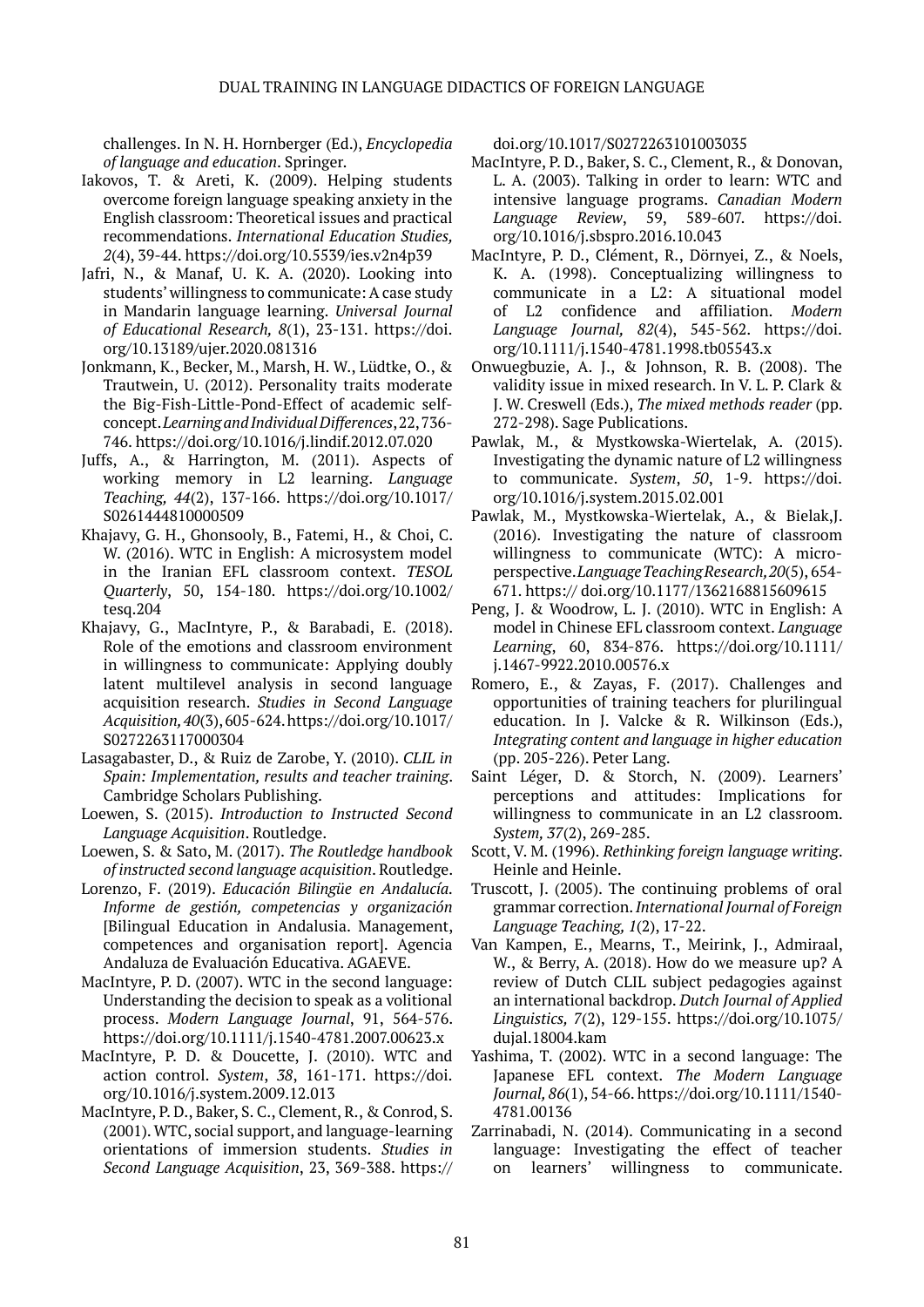*System*, *42*, 288-295. https://doi.org/10.1016/j. system.2013.12.014

- Zayas, F. & Estrada, J. L. (2020). Instructed Foreign Language Acquisition (IFLA) at a faculty of education: German for primary school teachers under a CLIL model. *Innovación Docente e Investigación en Educación. Avanzando en el Proceso de Enseñanza-Aprendizaje* (pp. 1103-1113). Dykinson S.L.
- Zhang, H., Dai, Y., & Wang, Y. (2020). Motivation

and second foreign language proficiency: The mediating role of foreign language enjoyment. *Sustainability*, *12*, 1302. https://doi.org/10.3390/ su12041302

Zhang, Y., Beckmann, N., & Beckmann, J. F. (2020). More than meets the ear: Individual differences in trait and state willingness to communicate as predictors of language learning performance in a Chinese EFL context. *Language Teaching Research*, *51*, 1-28. https://doi.org/10.1177/1362168820951931